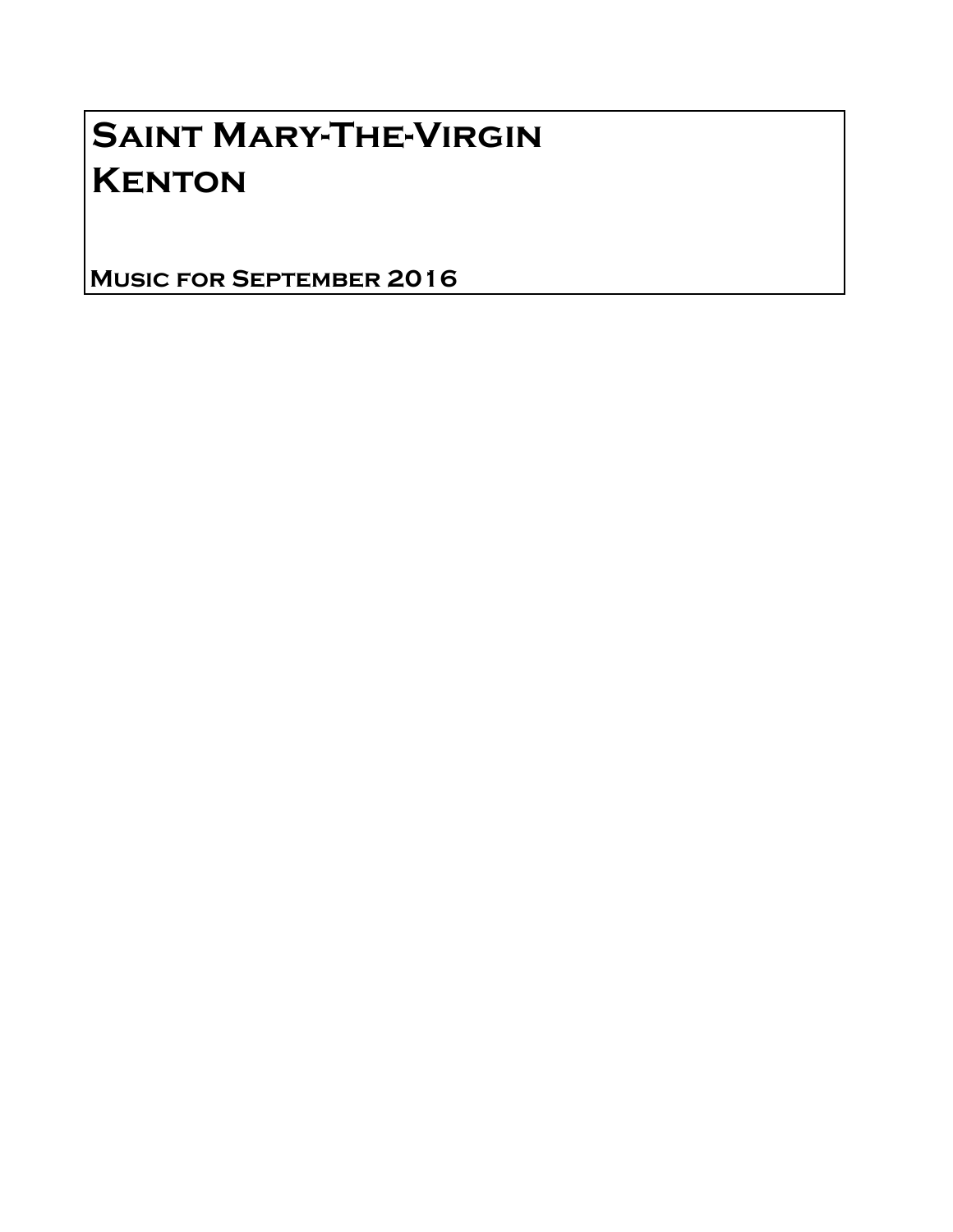## **4th September Ordinary Time XXIII**

| Introit<br><b>Responsorial Psalm</b><br>Gradual | 353               | Dear Lord and Father of mankind<br>Page 202 - second setting |
|-------------------------------------------------|-------------------|--------------------------------------------------------------|
| Offertory<br>Communion                          | 400 (t311)<br>307 | Light of the minds that know him<br><b>Sweet Sacrament</b>   |
| Recessional                                     | 427               | O praise ye the Lord                                         |
|                                                 | Setting           | Merbecke                                                     |
|                                                 |                   |                                                              |

At communion Come my way

#### **11th September Ordinary Time XXIV**

| Introit<br><b>Responsorial Psalm</b><br>Gradual | 351          | Come ye faithful<br><b>SHEET</b>  |
|-------------------------------------------------|--------------|-----------------------------------|
| Offertory                                       | 461 (t3(ii)) | There's a kindness in God's mercy |
| Communion                                       | 294          | Just as I am                      |
| Recessional                                     | 408          | Love divine                       |
|                                                 | Setting      | <b>Martin Shaw</b>                |
|                                                 | At communion | O Lord my heart is not proud      |